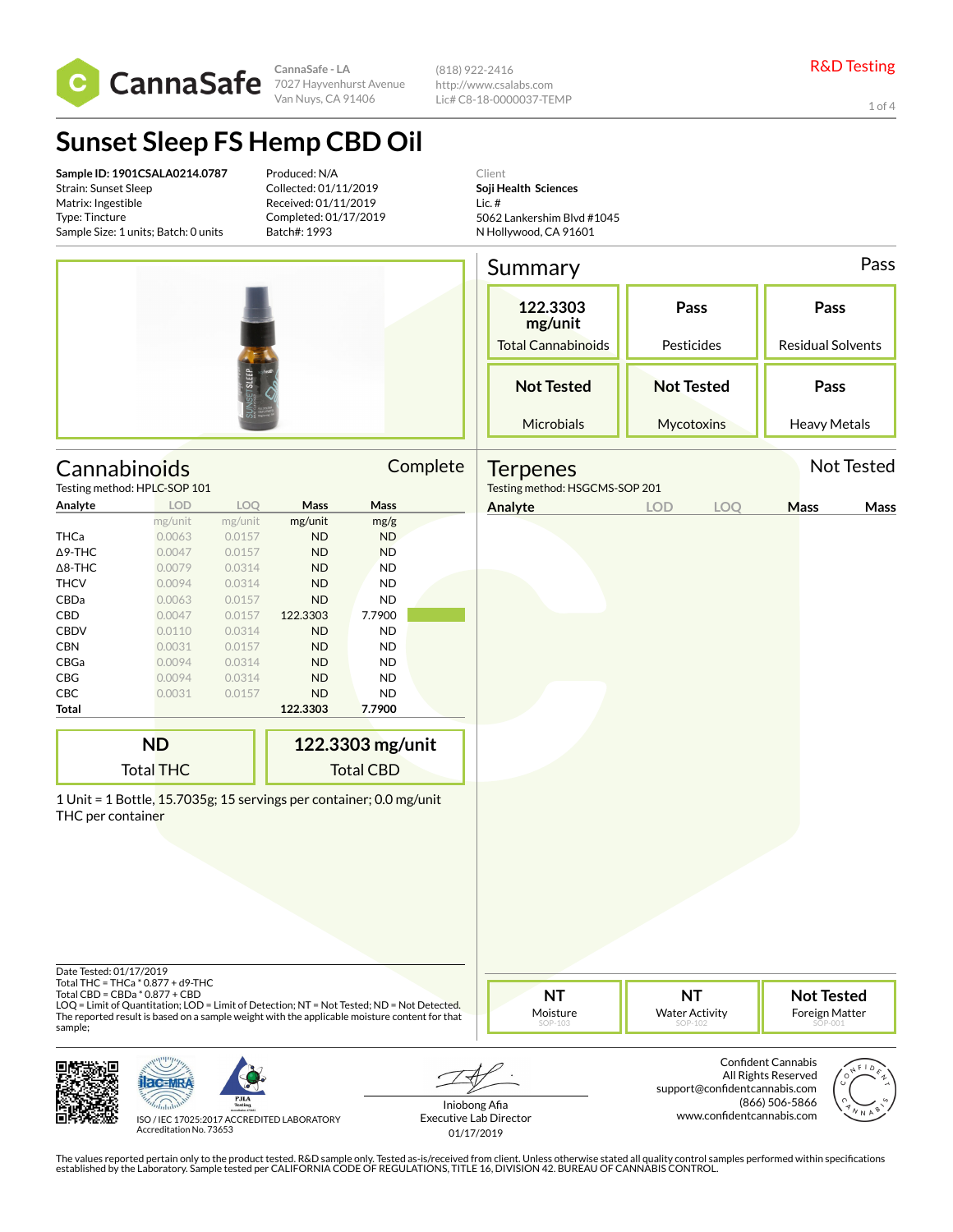

**CannaSafe - LA** Van Nuys, CA 91406

(818) 922-2416 http://www.csalabs.com Lic# C8-18-0000037-TEMP

2 of 4

Pass

## **Sunset Sleep FS Hemp CBD Oil**

| Sample ID: 1901CSALA0214.0787        | Produced: N/A         | Client                     |
|--------------------------------------|-----------------------|----------------------------|
| Strain: Sunset Sleep                 | Collected: 01/11/2019 | Soii Health Sciences       |
| Matrix: Ingestible                   | Received: 01/11/2019  | Lic.#                      |
| Type: Tincture                       | Completed: 01/17/2019 | 5062 Lankershim Blvd #1045 |
| Sample Size: 1 units; Batch: 0 units | Batch#: 1993          | N Hollywood, CA 91601      |

#### Pesticides

Test Method: LCMS & GCMS-SOP 301

| Analyte             | <b>LOD</b> | <b>LOO</b> | Limit     | Mass      | <b>Status</b> | Analyte                 | <b>LOD</b> | LOO       | Limit     | Mass      | <b>Status</b> |
|---------------------|------------|------------|-----------|-----------|---------------|-------------------------|------------|-----------|-----------|-----------|---------------|
|                     | $\mu$ g/g  | $\mu$ g/g  | $\mu$ g/g | $\mu$ g/g |               |                         | $\mu$ g/g  | $\mu$ g/g | $\mu$ g/g | $\mu$ g/g |               |
| Abamectin           | 0.005      | 0.1        | 0.3       | <b>ND</b> | Pass          | Fludioxonil             | 0.001      | 0.1       | 30.0      | <b>ND</b> | Pass          |
| Acephate            | 0.000      | 0.1        | 5.0       | <b>ND</b> | Pass          | Hexythiazox             | 0.000      | 0.1       | 2.0       | <b>ND</b> | Pass          |
| Acequinocyl         | 0.000      | 0.1        | 4.0       | <b>ND</b> | Pass          | Imazalil                | 0.100      | 0.3       | 0.1       | <b>ND</b> | Pass          |
| Acetamiprid         | 0.000      | 0.1        | 5.0       | <b>ND</b> | Pass          | Imidacloprid            | 0.001      | 0.1       | 3.0       | <b>ND</b> | Pass          |
| Aldicarb            | 0.100      | 0.3        | 0.1       | <b>ND</b> | Pass          | <b>Kresoxim Methyl</b>  | 0.003      | 0.1       | 1.0       | <b>ND</b> | Pass          |
| Azoxystrobin        | 0.000      | 0.1        | 40.0      | <b>ND</b> | Pass          | Malathion               | 0.001      | 0.1       | 5.0       | <b>ND</b> | Pass          |
| <b>Bifenazate</b>   | 0.000      | 0.1        | 5.0       | <b>ND</b> | Pass          | Metalaxyl               | 0.001      | 0.1       | 15.0      | <b>ND</b> | Pass          |
| <b>Bifenthrin</b>   | 0.000      | 0.1        | 0.5       | <b>ND</b> | Pass          | Methiocarb              | 0.100      | 0.3       | 0.1       | <b>ND</b> | Pass          |
| <b>Boscalid</b>     | 0.001      | 0.1        | 10.0      | <b>ND</b> | Pass          | Methomyl                | 0.001      | 0.1       | 0.1       | <b>ND</b> | Pass          |
| Captan              | 0.001      | 0.1        | 5.0       | <b>ND</b> | Pass          | <b>Methyl Parathion</b> | 0.100      | 0.3       | 0.1       | <b>ND</b> | Pass          |
| Carbaryl            | 0.001      | 0.1        | 0.5       | <b>ND</b> | Pass          | Mevinphos               | 0.100      | 0.1       | 0.1       | <b>ND</b> | Pass          |
| Carbofuran          | 0.100      | 0.3        | 0.1       | <b>ND</b> | Pass          | Myclobutanil            | 0.004      | 0.1       | 9.0       | <b>ND</b> | Pass          |
| Chlorantraniliprole | 0.001      | 0.1        | 40.0      | <b>ND</b> | Pass          | Naled                   | 0.004      | 0.1       | 0.5       | <b>ND</b> | Pass          |
| Chlordane           | 0.100      | 0.3        | 0.1       | <b>ND</b> | Pass          | Oxamyl                  | 0.000      | 0.1       | 0.2       | <b>ND</b> | Pass          |
| Chlorfenapyr        | 0.100      | 0.3        | 0.1       | <b>ND</b> | Pass          | Paclobutrazol           | 0.100      | 0.3       | 0.1       | <b>ND</b> | Pass          |
| Chlorpyrifos        | 0.100      | 0.3        | 0.1       | <b>ND</b> | Pass          | Pentachloronitrobenzene | 0.000      | 0.1       | 0.2       | <b>ND</b> | Pass          |
| Clofentezine        | 0.001      | 0.1        | 0.5       | <b>ND</b> | Pass          | Permethrin              | 0.001      | 0.1       | 20.0      | <b>ND</b> | Pass          |
| Coumaphos           | 0.100      | 0.3        | 0.1       | <b>ND</b> | Pass          | Phosmet                 | 0.000      | 0.1       | 0.2       | <b>ND</b> | Pass          |
| Cyfluthrin          | 0.001      | 0.1        | 1.0       | <b>ND</b> | Pass          | Piperonyl Butoxide      | 0.001      | 0.1       | 8.0       | <b>ND</b> | Pass          |
| Cypermethrin        | 0.000      | 0.1        | 1.0       | <b>ND</b> | Pass          | Prallethrin             | 0.000      | 0.1       | 0.4       | <b>ND</b> | Pass          |
| Daminozide          | 0.100      | 0.3        | 0.1       | <b>ND</b> | Pass          | Propiconazole           | 0.000      | 0.1       | 20.0      | <b>ND</b> | Pass          |
| <b>DDVP</b>         | 0.100      | 0.3        | 0.1       | <b>ND</b> | Pass          | Propoxur                | 0.100      | 0.3       | 0.1       | <b>ND</b> | Pass          |
| Diazinon            | 0.001      | 0.1        | 0.2       | <b>ND</b> | Pass          | Pyrethrins              | 0.000      | 0.1       | 1.0       | <b>ND</b> | Pass          |
| Dimethoate          | 0.100      | 0.3        | 0.1       | <b>ND</b> | Pass          | Pyridaben               | 0.001      | 0.1       | 3.0       | <b>ND</b> | Pass          |
| Dimethomorph        | 0.001      | 0.1        | 20.0      | <b>ND</b> | Pass          | Spinetoram              | 0.001      | 0.1       | 3.0       | <b>ND</b> | Pass          |
| Ethoprophos         | 0.100      | 0.3        | 0.1       | <b>ND</b> | Pass          | Spinosad                | 0.000      | 0.1       | 3.0       | <b>ND</b> | Pass          |
| Etofenprox          | 0.100      | 0.3        | 0.1       | <b>ND</b> | Pass          | Spiromesifen            | 0.001      | 0.1       | 12.0      | <b>ND</b> | Pass          |
| Etoxazole           | 0.010      | 0.1        | 1.5       | <b>ND</b> | Pass          | Spirotetramat           | 0.000      | 0.1       | 13.0      | <b>ND</b> | Pass          |
| Fenhexamid          | 0.001      | 0.1        | 10.0      | <b>ND</b> | Pass          | Spiroxamine             | 0.100      | 0.3       | 0.1       | <b>ND</b> | Pass          |
| Fenoxycarb          | 0.100      | 0.3        | 0.1       | <b>ND</b> | Pass          | Tebuconazole            | 0.002      | 0.1       | 2.0       | <b>ND</b> | Pass          |
| Fenpyroximate       | 0.001      | 0.1        | 2.0       | <b>ND</b> | Pass          | Thiacloprid             | 0.100      | 0.3       | 0.1       | <b>ND</b> | Pass          |
| Fipronil            | 0.100      | 0.3        | 0.1       | <b>ND</b> | Pass          | Thiamethoxam            | 0.000      | 0.1       | 4.5       | <b>ND</b> | Pass          |
| Flonicamid          | 0.001      | 0.1        | 2.0       | <b>ND</b> | Pass          | Trifloxystrobin         | 0.001      | 0.1       | 30.0      | <b>ND</b> | Pass          |

Date Tested: 01/15/2019<br>LOQ = Limit of Quantitation; LOD = Limit of Detection; NT = Not Tested; ND = Not Detected.





ISO / IEC 17025:2017 ACCREDITED LABORATORY Accreditation No. 73653

Iniobong Afia Executive Lab Director 01/17/2019

Confident Cannabis All Rights Reserved support@confidentcannabis.com (866) 506-5866 www.confidentcannabis.com

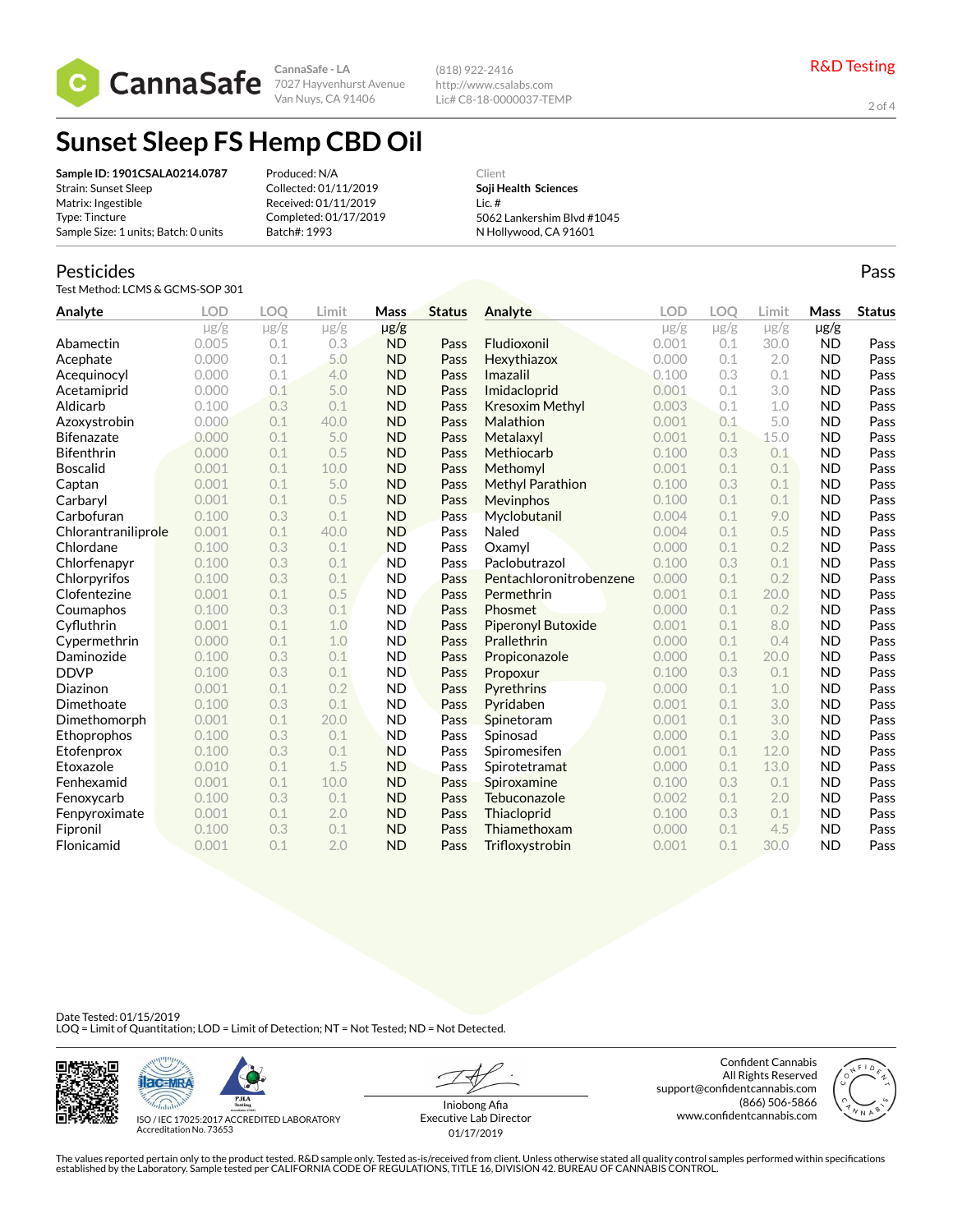

**CannaSafe - LA** 7027 Hayvenhurst Avenue Van Nuys, CA 91406

(818) 922-2416 http://www.csalabs.com Lic# C8-18-0000037-TEMP

3 of 4

Pass

### **Sunset Sleep FS Hemp CBD Oil**

| Sample ID: 1901CSALA0214.0787        | Produced: N/A         | Client                     |
|--------------------------------------|-----------------------|----------------------------|
| Strain: Sunset Sleep                 | Collected: 01/11/2019 | Soji Health Sciences       |
| Matrix: Ingestible                   | Received: 01/11/2019  | Lic. $#$                   |
| Type: Tincture                       | Completed: 01/17/2019 | 5062 Lankershim Blvd #1045 |
| Sample Size: 1 units; Batch: 0 units | Batch#: 1993          | N Hollywood, CA 91601      |

### Heavy Metals

| Analyte                       | LOD       | LOO.      | ∟imit     | Mass      | <b>Status</b> |
|-------------------------------|-----------|-----------|-----------|-----------|---------------|
| Testing method: ICPMS-SOP 501 | $\mu$ g/g | $\mu$ g/g | $\mu$ g/g | $\mu$ g/g |               |
| Arsenic                       | 0.001000  | 0.010000  | 1.500000  | <b>ND</b> | Pass          |
| Cadmium                       | 0.001000  | 0.010000  | 0.500000  | <b>ND</b> | Pass          |
| Lead                          | 0.001000  | 0.010000  | 0.500000  | 0.027928  | Pass          |
| <b>Mercury</b>                | 0.001000  | 0.010000  | 3.000000  | <b>ND</b> | Pass          |

Date Tested: 01/15/2019<br>LOQ = Limit of Quantitation; LOD = Limit of Detection; NT = Not Tested; ND = Not Detected.





ISO / IEC 17025:2017 ACCREDITED LABORATORY Accreditation No. 73653

Iniobong Afia Executive Lab Director 01/17/2019

Confident Cannabis All Rights Reserved support@confidentcannabis.com (866) 506-5866 www.confidentcannabis.com